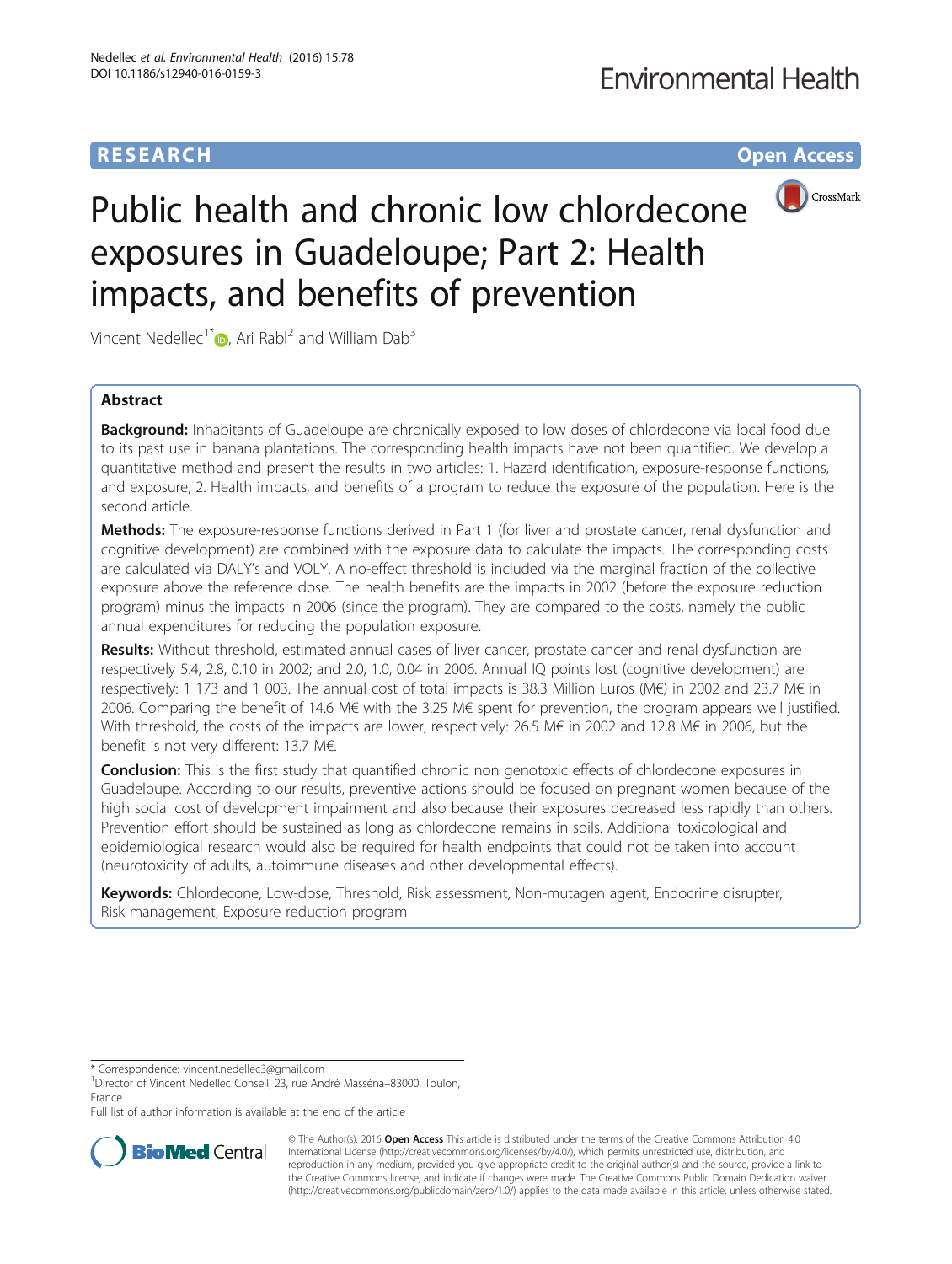#### Background

Chlordecone has been used as pesticide for banana plantations. The inhabitants of the French West Indies are chronically exposed to low doses of chlordecone via local food. The corresponding public health issues have not been satisfactorily quantified because of the lack of an appropriate risk assessment method. Nonetheless, several million euros have been invested every year since 2003 for the reduction of exposure in Martinique and Guadeloupe [\[1](#page-11-0)–[3](#page-11-0)]. Official investigations had revealed that 1.3 % of adults in Guadeloupe were exposed above the "no effect threshold dose" (the reference dose RfD) of 0.5 μg/kg/d [[4\]](#page-11-0). Exposure to chlordecone seems more common in children 3 to 5 years old than in adults, with up to 18.5 % above RfD in Martinique [\[5](#page-11-0)]. These estimates of ingestion exposures are based on food consumption survey data matched with the results of chlordecone measurements in food made for the screening and control program. The main activities of the control program are to withdraw food from the market and water from the distribution system when chlordecone is above the limit values [\[6](#page-11-0)]. However, some polluted food from individual gardens could be eaten by the owners or the relatives and friends because they escape the market control system. It is very likely that chlordecone has also been used in other tropical countries, but no other studies have been carried out to assess its impacts.

The RfD is based on a chronic animal study that observed an increase in kidney damage (glomerulosclerosis) in female Wistar rats [\[7\]](#page-11-0). However, monitoring of poisoned workers manufacturing chlordecone in the USA (Hopewell and Baltimore) revealed no renal function impairment [\[8](#page-11-0), [9](#page-11-0)]. In addition, a recent study showed that only mouse strains predisposed to auto immune diseases developed kidney lesions after ingesting chlordecone [[10](#page-11-0)]. Accordingly, the hazards of chlordecone in people with exposure above this RfD are uncertain, and the results of exposure studies are difficult to translate into public health decisions. In particular, they do not provide answers to the following questions:

- What effect will occur in persons exposed above RfD: that observed at the lowest dose tested in animals, other effects known at some higher doses, or even the effect of another ubiquitous pollutant that is enhanced by chlordecone?
- If exposure exceeds the RfD what is the likelihood that an effect occurs?
- Are we sure that there will be no effect from exposures below RfD?

Several epidemiological studies have recently been carried out in Guadeloupe. The results show that chronic low exposure to chlordecone, mainly below the value of the RfD, is correlated with an increased risk of prostate cancer in men over 45 years [\[11\]](#page-11-0) and with impaired neurobehavioral development in the young child [[12](#page-11-0), [13](#page-11-0)]. Other effects were investigated but were not significantly associated with low exposure to chlordecone: change in sperm quality [\[14](#page-11-0), [15](#page-11-0)], and the rate of circulating hormones in men [[16\]](#page-11-0). No studies looked at possible kidney damage, the critical effect found in laboratory animals [[17, 18](#page-11-0)] nor at liver cancer which is significantly increased in a chronic animal study by the NCI [[19](#page-11-0)]. The latter is used by the US-EPA to develop a cancer slope factor. In epidemiological studies exposure was estimated via blood chlordecone concentration (Cl-b).

Another concern for chlordecone health risk assessment is that we do not know sufficiently well the correspondence between Cl-b and the dose by ingestion expressed as  $mg/kg<sub>BW</sub>$ . First, an ad hoc study in Guadeloupe published in 2010 found that exposure data based on food consumption combined with food concentration of chlordecone are poorly correlated  $(R2 = 0.20)$  $(R2 = 0.20)$  $(R2 = 0.20)$  with blood chlordecone [20]. Second, there was no PBPK (physiologically based pharmacokinetic) model available at the time of the literature search that could help to convert a dose by ingestion into a blood concentration of chlordecone.

Health risk assessment cannot be quantitative without a quantitative relationship between exposure and response. They are commonly available for carcinogenic effects but not for other effects that have a non-genotoxic mode of action. To quantify the public health impacts of chlordecone in Guadeloupe exposure-response functions (ERFs) are necessary. Following the recommendations of the Silver Book [[21](#page-11-0)], we assume that non-genotoxic effects can occur at low doses if the mode of action has been found to be active at low doses and is shared by a frequent human disease or a ubiquitous chemical. In that case exposure-response functions, similar to those for genotoxic carcinogens, can be derived for non-genotoxic effects. Our objective is to develop a methodological framework based on: 1. the selection of potential hazards from low dose exposures; 2. deriving ERFs from human or animal data; 3. evaluation of health and economic impacts; 4. compare costs of the exposure control program with public health gains resulting from the decrease in population exposure. Because of their length, methods and results are described in two separate articles. Here is the second article whose objectives are: 1) to assess the health risks corresponding to chlordecone exposure in Guadeloupe before and after implementation of the exposure reduction public program, 2) estimate the health impacts and costs, 3) compare the health benefits (defined as the difference in impacts before and after preventive actions) and the costs of the program.. The overall objective is to carry out a cost-benefit analysis of the exposure control program that has been implemented in Guadeloupe since 2003, i.e. compare its cost with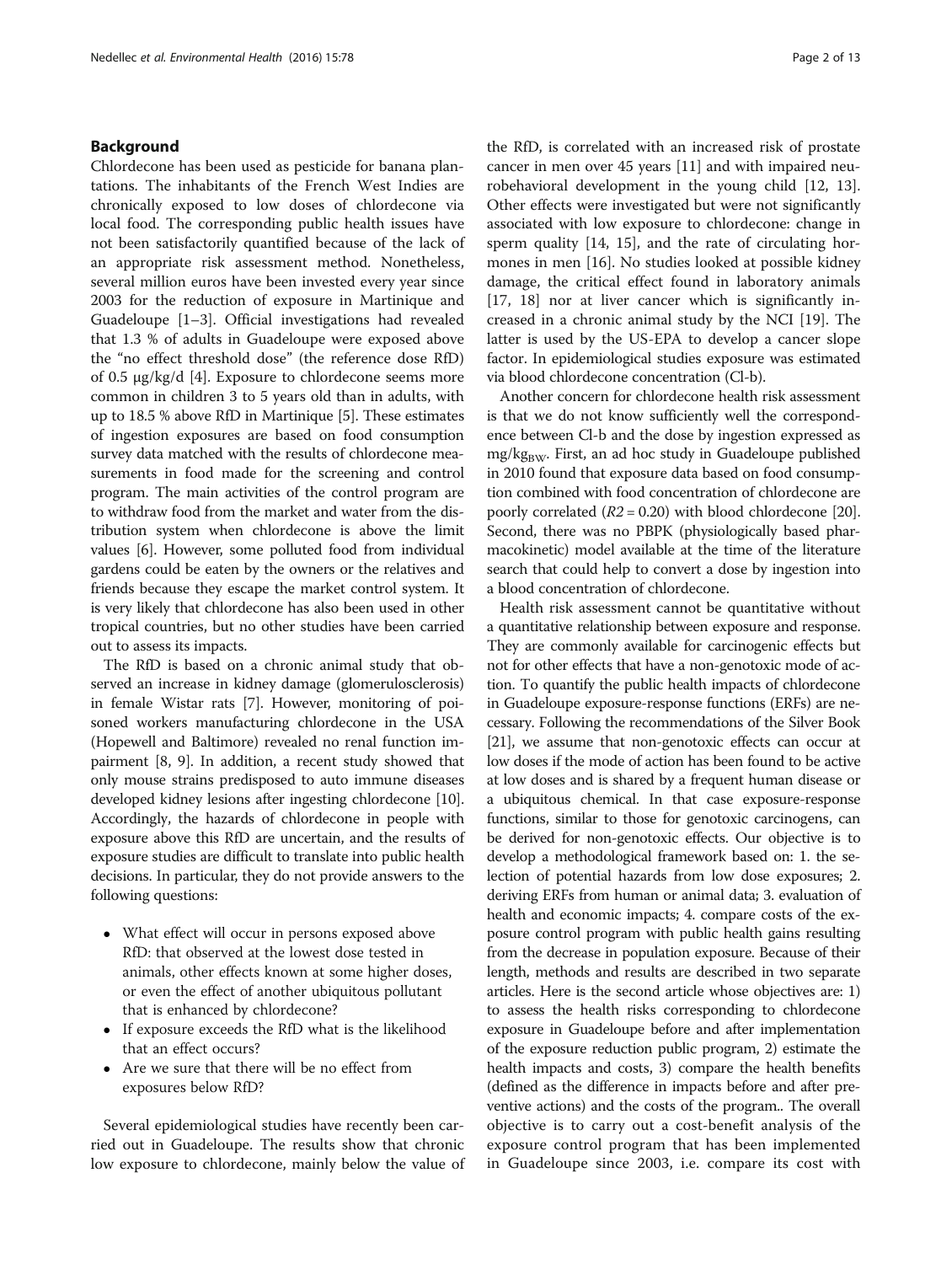<span id="page-2-0"></span>the benefit of reduced health impacts. Since the IOM report in 1981 [[22\]](#page-11-0), it is widely accepted that the cost of environment-related health effects should be consistently evaluated for decision making in public health, and a great deal of research has been carried out since then to develop and improve the required methods. Of particular importance are two major governmental projects, one in the EU, the other in the USA, that have become de facto guidelines [\[23](#page-11-0), [24\]](#page-11-0). Here we apply the methods of ExternE for the impacts of chlordecone, with updated monetary values for mortality [[25\]](#page-11-0).

#### Methods

#### Results from Part 1

The methods used for identification of hazards at low doses of chlordecone and for derivation of the corresponding exposure-response functions (ERFs) were presented in Part 1. Briefly, with that methodology we found four possible effects at chronic low chlordecone dose: cancers, developmental impairment, hepatotoxicity, and neurotoxicity in adults. For neurotoxicity in adults the lack of a quantitative study precludes ERF derivation. With the traditional approach of public health agencies renal toxicity is considered as the critical effect; therefore we also derive an ERF for this effect. Two of these ERFs were derived from animal studies: kidney damage  $(ERF = 0.0022 \text{ mg/kg/d})$  [[7](#page-11-0)] and liver cancer (ERF = 2.69 per mg/kg/day) [[19](#page-11-0)]. The two others were derived from recent epidemiological studies: prostate cancer in men over the age of 44 years  $(ERF = 0.0019 \text{ mg/l}_{\text{blood}})$  [\[11\]](#page-11-0) and impairment of cognitive development in boys (ERF =  $-0.32$  IQ<sub>point</sub> per  $\mu$ g/l<sub>cord-blood</sub>) [[12](#page-11-0), [13\]](#page-11-0); for girls the associations with cognitive development were not significant. The four ERFs are based on absolute risk (or excess risk), they are used without the need to know the background incidence in the population. The cancer ERFs are adjusted for a standard lifetime exposure of 70 years.

Exposures of the Guadeloupe population are known thanks to blood chlordecone assays conducted for epidemiological studies. They have been described in Part 1. Briefly, the available data relate to two separate periods of time: before 2003, and after 2003 when preventive actions started. They are expressed in μg of chlordecone per liter of blood ( $\mu$ g/L<sub>blood</sub>). The quartiles used to describe the distribution of exposures in the population come from a review article [[26](#page-11-0)].

For prostate cancers and cognitive development the ERFs are based on blood chlordecone; it will be marked by a subscript "b" added to the ERF and to the exposure "Exp". The ERFs for liver cancer and kidney damage are based on ingested doses, marked by a subscript "i" for ERF and Exp. A conversion factor between ingestion dose and blood chlordecone was derived from the available pharmacokinetic data (see Part 1). Briefly, they showed a half-life of blood chlordecone in humans ranging from 63 to 192 days with an average of 127.5 days. The conversion factor (CF) obtained according to a biphasic (uptake/excretion) linear model is:  $CF_{mean} = 0.064$  (μg/kg/d)/(μg/L), with lower and upper limits  $CF_{min.} = 0.043 (\mu g / kg/d) / (\mu g / L)$  and  $CF_{\text{max.}} = 0.131 \ (\mu g/kg/d)/(\mu g/L).$ 

#### Health impact assessment

This begins by calculating the excess risk for chronic effects of chlordecone exposure with the following equations:

$$
ER = ERF_b \times Exp_b \tag{1}
$$

ER = excess risk for a given exposure level (unitless)

 $ERF_b =$  exposure-response function based on blood chlordecone  $((\mu g/L_{\rm blood})^{-1})$ 

 $Exp_b =$  exposure level based on blood chlordecone  $(\mu g/L_{\text{blood}})$ 

$$
ERF_b = ERF_i/CW \times CF_{i/b} \tag{2}
$$

 $ERF_b = ERF$  based on blood chlordecone  $((\mu g/L_{blood})^{-1})$  $ERF_i = ERF$  based on ingestion dose  $((mg/kg/d)^{-1})$ 

CW = conversion factor for mass units: 1000 μg/mg

 $CF<sub>i/b</sub> = conversion factor between ingestion dose and$ blood chlordecone (μg/kg/d)/(μg/L)

Health impacts are defined as the number of cases due to population exposure. They are calculated for one year of exposure simply by multiplying the number of people at risk by the value of the excess risk:

$$
I = ER \times n \tag{3}
$$

 $I =$  impact (number of cases)  $ER =$  excess risk for a given exposure level  $(-)$  $n =$  number of people at risk

The impacts, being subsequently monetized with the value of a life year lost (VOLY), must be expressed as equivalent number of deaths, except for impairment of cognitive development for which the monetary value is based on the loss of lifetime income. The ERFs for liver cancer and for kidney damage are based on animal number of deaths in the studies. The one for prostate cancer is based on human incidence of new cases. The annual number of new cases of prostate cancer is very different from the annual number of deaths. The Guadeloupe data indicate a ratio of 4.7 between new cases and deaths [[27\]](#page-11-0). Thus, the impact expressed as number of deaths from prostate cancer must be 4.7 times smaller than the impact estimated as number of new cases.

The ERF for liver cancer applies to all individuals in the population regardless of age; the ERF for prostate cancer only applies to men older than 44 years and the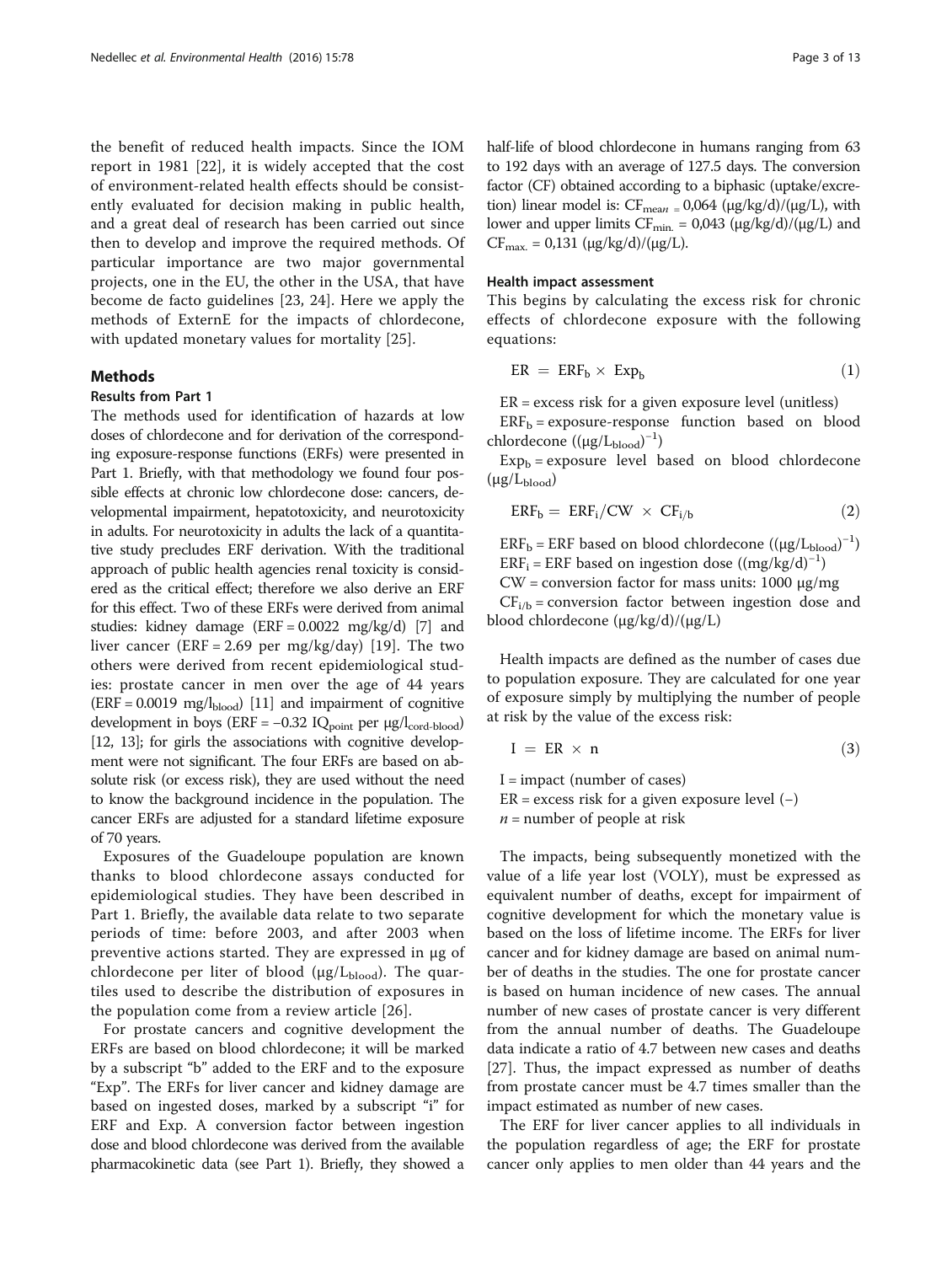ERF for kidney damage only to women of all ages. The ERF for impaired cognitive development applies to male newborns.

Each of these population categories is divided into 5 exposure groups, characterized by the average interquartile value (Part 1). The first group includes individuals whose exposure is between 0 and the value of the analytical detection limit (DL). The second group includes individuals whose exposure is greater than the DL and lower than percentile 25 (P25). The proportion of individuals in this group is variable and is 25 % minus than the proportion of individuals in the first group. The third group includes the 25 % of the population whose exposure is between P25 and P50; the two last groups are analogous. The numbers of individuals in each population category come from national census data for Guadeloupe [[28\]](#page-11-0). For the period before 2003, the reference year is 2002 and for the period after 2003, the reference year is the 2006. INSEE gives an annual growth rate of the population between 1999 and 2005 of 1.2 %. The figures for 2006 are extrapolated from 2005 with growth of 1.2 %. In Guadeloupe in 2002 the numbers in the population categories are approximately 437,000 persons (for liver cancer), 227,500 women (for kidney damage), 72,500 men over 44 years (for prostate cancer), and 3,750 newborn boys (for cognitive development). In 2006 the corresponding numbers are respectively 458,000; 239,500; 76,050; and 3,930.

#### Consideration of a no effect threshold

A strong assumption of our main approach is to consider the effects of chlordecone without "no-effect threshold". It is, however, interesting to see what happens if a threshold is introduced. The true collective no-effect threshold is not known. For illustration here we consider it equal to the reference value derived by the health and safety agencies: 0.5 μg/kg/day for adults. We derive a reference dose for effects on development, 0,165 μg/kg/day, as the average of two reference doses (RfD) found in the US-EPA toxicological profile of chlordecone regarding developmental effects [[18](#page-11-0)]. One study shows, in Wistar rat exposed in utero via maternal diet, a reduced body weight gain 100 days after birth (RfD = 0.03 mg/kg/day; Squibb, 1982), the second shows in mice, with the same exposure pathway, a significantly reduced litter size  $(RfD = 0.3$  mg/ kg/day; Good, 1965). This threshold of 0.165 mg/kg/day applies to the exposure of pregnant women and not to the newborn.

A simple and rough way to introduce a threshold in the calculation of impacts would be to multiply the results obtained without threshold by the proportion of the population exposed above the threshold. However, regardless of the true form of the exposure response relationship, it is not the population fraction above threshold that matters, but rather the portion of the collective exposure that is above the threshold [\[29\]](#page-11-0). The collective exposure is the sum of  $e_i$  individual exposures of the population. A lognormal distribution has been found to be best general model for the distribution of environmental pollutant exposures [\[30\]](#page-11-0). The fraction of the collective exposure that is above the threshold  $(F_{thr})$  is calculated by means of the following equation:

$$
F_{thr} = \sum_{1=p_{thr}}^{p} e_1 / \sum_{1=0}^{p} e_1
$$
 (4)

 $F_{thr}$  = fraction of collective exposure that is above the threshold (−)

 $p =$  total population

 $p_{thr}$  = number of individuals with exposure  $\leq$  threshold  $e_i$  = exposure of individual i, in order of increasing i.

The impacts with a no effect threshold are obtained by multiplying the impacts without threshold by  $F_{thr}$ :

$$
I_{thr} = I \times F_{thr} \tag{5}
$$

 $I_{thr}$  = impact with threshold (number of cases)

I = impact without threshold dose (number of cases)

 $F_{thr}$  = collective fraction of exposure above the threshold (−)

#### Assessment of Benefits and Costs

For chronic risk the best approach may be based on disability-adjusted life years (DALY) and value of life year (VOLY) concepts [[30, 31](#page-11-0)]. One DALY can be thought of as one lost year of "healthy" life. DALYs used here come from the WHO estimates for France during the years 2000 and 2012 [\[32, 33\]](#page-11-0). In our study, the reference year for all monetary values is 2006. Between 2000 and 2012 there has been some shift in DALY's values. The observed trend is due to changes in incidence rates, mortality rates and age at death. To obtain the 2006 value we have made a simple interpolation between 2000 and 2012 values. This is possible because the WHO method has not changed between 2000 and 2012 [[34](#page-11-0)]. DALY attributable to liver cancers, prostate cancers and kidney damage are respectively: 21.9 yr/case 16.5 yr/case and 26.1 yr/case.

Several methods exist for estimating the cost of mortality. The OECD recommends basing cost-benefit studies for public policy on contingent valuation surveys for the willingness-to-pay to avoid a premature death [[35](#page-11-0)]. However, for the VOLY needed for most pollution impacts, in particular of chlordecone, not enough contingent valuation surveys have been carried out and their results are not sufficiently consistent. For that reason the guidelines for France published by the Commission chaired by Quinet [\[25](#page-11-0)] recommend that VOLY should be derived from the Value of Statistical Life for which reliable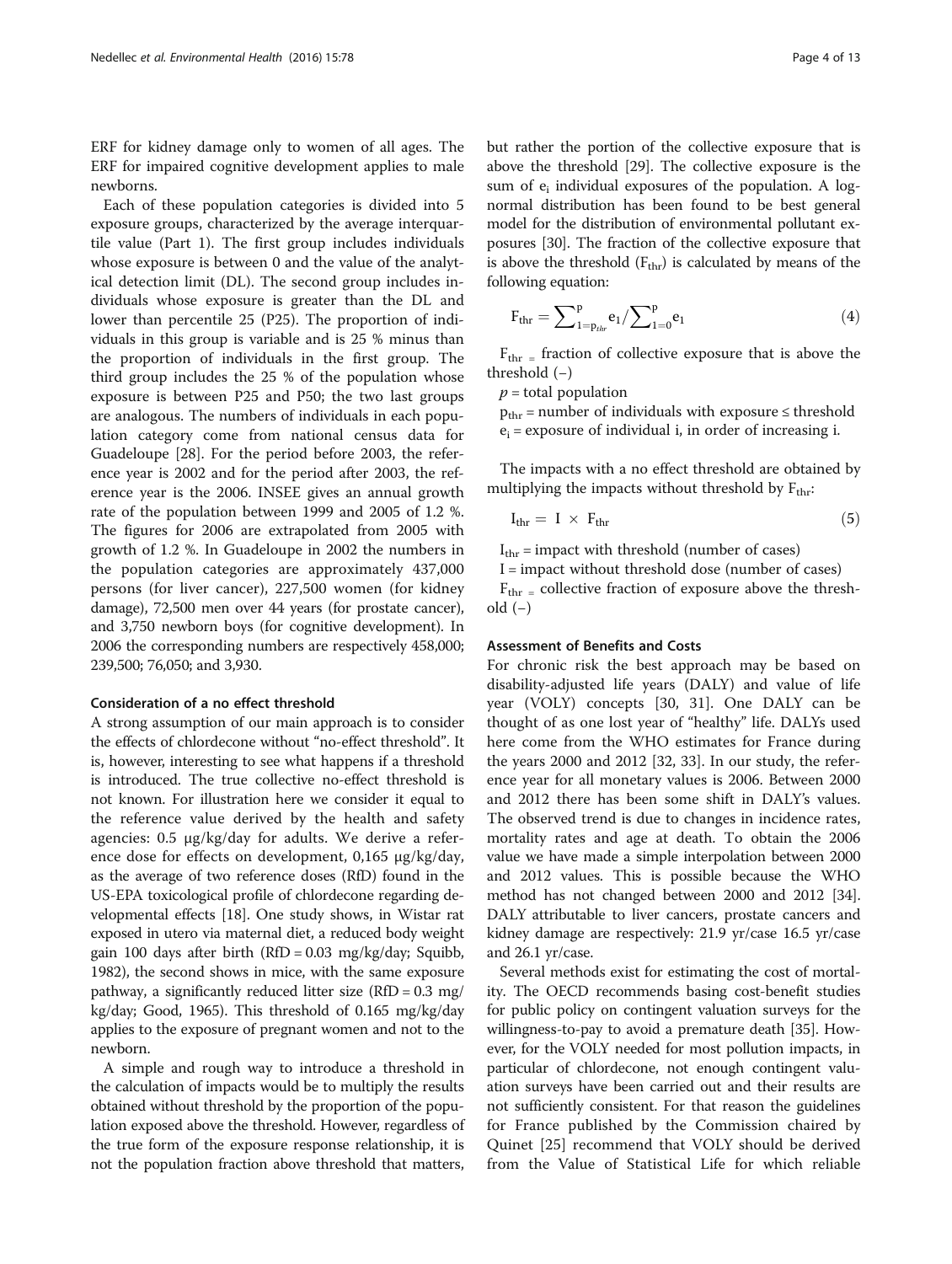<span id="page-4-0"></span>numbers have been provided by OECD [[35](#page-11-0)]. We agree with the recommendations of Quinet. They imply a VOLY of 111 327  $\epsilon$  in 2006, after adjustment for inflation. Knowing the number of DALY per case and the value of a VOLY one can simply estimate the cost of a case by multiplying the DALYs by VOLY. The cost of the impact I is calculated using the following equation:

$$
CI = I \times DALY \times VOLY \tag{6}
$$

 $CI = Cost of Impact (\mathcal{E}/y)$ 

 $I =$  impact with or without threshold dose (annual number of cases)

DALY = Disability Adjusted Life Year (y/cases)

VOLY = Value of Life Year  $(\epsilon/y)$ 

The DALY approach is not used for impaired cognitive development, because there is no clear correlation between IQ level and life expectancy. Some studies have shown an inverse correlation between IQ and the risk of premature death (death before age 50), but the statistical association disappears if adjusted for the socio-economic level of the person [\[36, 37](#page-11-0)]. Conversely, in the same study, the correlation between socio-economic level and risk of premature death is not influenced by the level of IQ. On the other hand, North American studies on lead exposure of children have shown a strong link between loss of IQ points in childhood and loss of the lifetime income. The implied value of an IQ point in the North American studies was extrapolated to France to yield the cost of 1 lost IQ point as 17 363  $\epsilon_{2008}$  (value in 2008) [[38\]](#page-11-0). This value was used without modification to assess the economic impacts associated with mercury exposure in Europe [[39\]](#page-12-0). So we assume the hypothesis that this value also applies to IQ points lost by chlordecone exposure. Given the inflation rate between 2006 and 2008 this value becomes: 16 837  $\epsilon_{2006}$ /IQ<sub>point</sub>. The unit costs of the four impacts included in our study are presented in Table 1.

The benefits of prevention can be estimated in physical terms, as number of cases avoided, or in monetary terms, as avoided costs, avoided referring to the difference made by the prevention program. The implementation of the prevention program starts in 2003 (Part 1). The ERF being linear, the number of cases prevented is directly proportional to the decrease in exposures. We estimate the benefits attributable to the program as the difference between the cost of impacts in 2002 (before 2003) and cost of impacts in 2006 (after 2003).

In 2012 the government published an evaluation of the exposure reduction program costs for the years 2008– 2010 [[40\]](#page-12-0). The program involves a wide variety of activities, such as monitoring of water wells and closure of polluted wells, monitoring of soils and limiting the planting of polluted soils, monitoring of food and removing polluted food from the market; the program also includes information campaigns, for farmers and homeowners about growing of food. It is not known how much exposure reduction is attributable to each of these actions. Annex 5 of the report shows the costs for the activities carried out in Martinique and Guadeloupe. The population of these two islands being roughly equivalent, we take the expenditures for Guadeloupe to be half of the total. The spending over three years was 20.7 million  $\epsilon$ or 6.9 million €/year and about 3.45 million €/year for Guadeloupe. Adjusted for inflation this value becomes: 3.25 million  $\epsilon_{2006}$ /year for 2006.

#### Uncertainties

As usual in this field, the models and parameters are more or less uncertain. A rigorous analysis of the uncertainty of the result would necessitate estimating the uncertainty distributions of all the parameters and models, and carrying out a Monte Carlo calculation to obtain the uncertainty distribution of the result. Such a task is even more difficult and uncertain than the calculation of central values and beyond the scope of this paper (see Chapter 11 of [\[30\]](#page-11-0)).

However, one can obtain at least a rough first indication of the uncertainties by focusing on the most uncertain elements of the calculation, because elements with relatively small uncertainties have only a small effect on the overall uncertainty of the result. In our work the most uncertain elements are the exposure-response function (ERF), the assumption about a possible threshold, and the estimation of exposure (ingestion dose or blood chlordecone). For each of these we will show how much the results

**Table 1** Unit values for the monetarization of health impacts

| Health outcome                       | DALY <sup>a</sup> (yr/case, France 2006) | VOLY <sup>b</sup> $(\epsilon_{2006})$ | Unit value = DALY $\times$ VOLY ( $\epsilon_{2006}$ ) |
|--------------------------------------|------------------------------------------|---------------------------------------|-------------------------------------------------------|
| Liver cancer (per case)              | 21.9                                     | 111 327                               | 2 441 030                                             |
| Prostate cancer (per case)           | 16.5                                     | 111 327                               | 1835 523                                              |
| Renal dysfunction (per case)         | 26.1                                     | 111 327                               | 2 902 790                                             |
| Cognitive development (per IQ point) | na                                       | na                                    | 16837                                                 |

<sup>a</sup> Disability adjusted live year, from WHO, 2014 [[32,](#page-11-0) [33](#page-11-0)]<br><sup>b</sup> Value of Life Year, From Quipet [25] after adjustment

<sup>b</sup>Value of Life Year, From Quinet [\[25](#page-11-0)], after adjustment for inflation

Na: not appropriate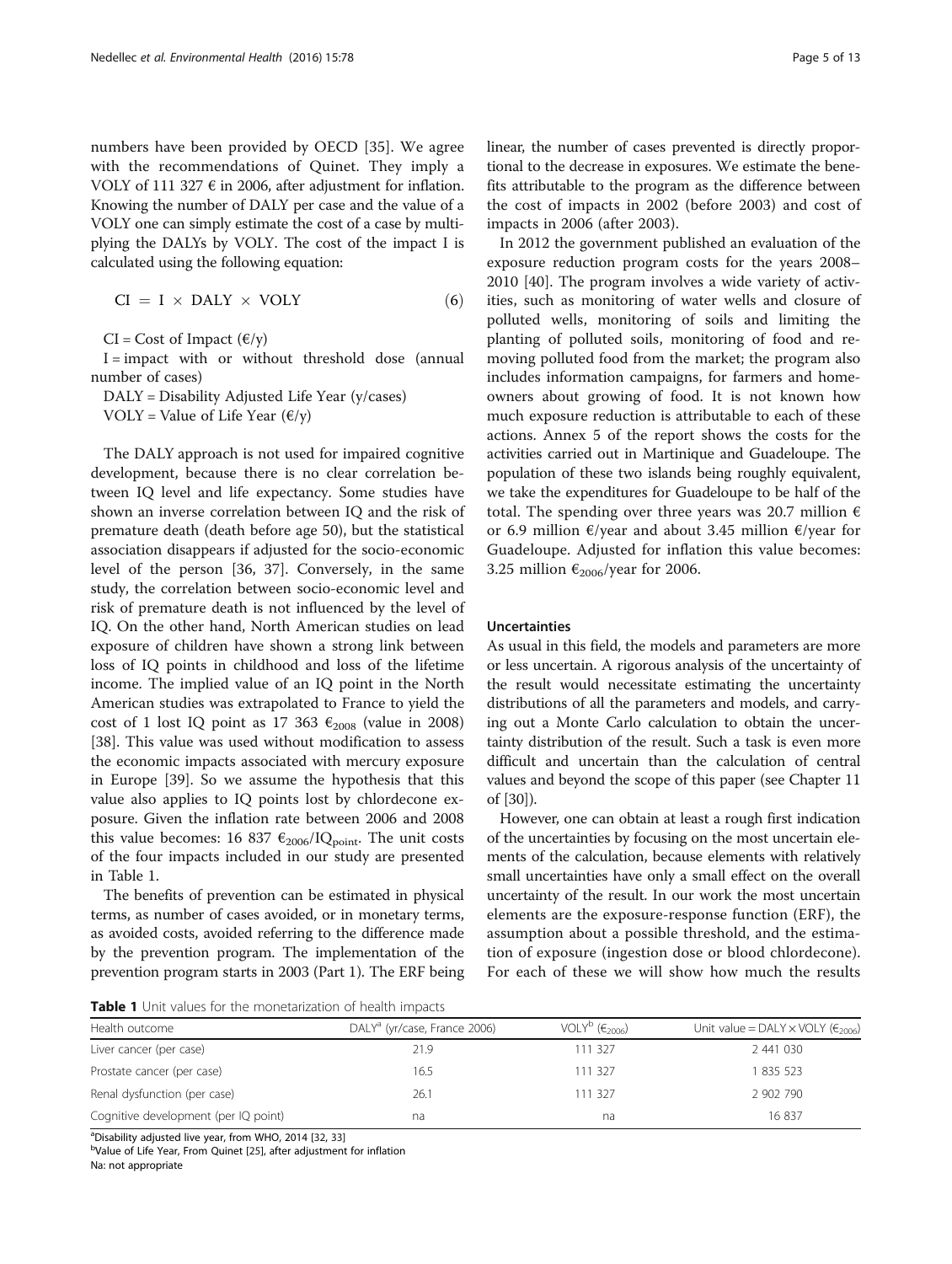<span id="page-5-0"></span>are changed by different assumptions: in Table 2 for the ERF, in Tables [3](#page-6-0) and [4](#page-7-0) for the threshold.

For liver cancer, the conversion from ingestion dose to blood chlordecone varies by a factor of 3. Since this factor is larger than the factor between the smallest and the largest BMD  $(=2.1;$  see Table [4](#page-7-0) in Part 1) and between male and female best BMDs (Tables [3](#page-6-0) and [4](#page-7-0) in Part 1), we use a factor 3 to represent the uncertainty of the ERF of liver cancers. For prostate cancer the most uncertain parameter in the ERF is the 95 % confidence interval (95 % CI) around the risk differential (OR-1): central value =  $0.77$ ; lower limit =  $0.21$ : and upper limit and 1.58. That is a factor 7.5 between the lowest value and the highest. For kidney damage the difference between the smallest and largest acceptable  $BMD_{10-HED}$  gives a factor of 29 (see Part 1). This factor being greater than that of the conversion factor, we take it as the uncertainty of the ERF kidney damage. For cognitive development the main uncertainty comes from the conversion of the ASQ scores (Age and Stage Questionnaire) measured at ages 7 and 18 months in the epidemiological study [[12, 13\]](#page-11-0) to IQ points, required for the monetary valuation. Such a conversion is obviously problematic because different aspects of cognitive abilities are measured. But there is no alternative because these ASQ scores are the only available quantitative data on the developmental neurotoxicity of chlordecone in humans. For the conversion factor we assume that  $1$  ASQ point =  $1$  IQ point as central value, with lower and upper bounds 0.2 IQ points and 2 IQ points, an interval that extends over a factor of ten. However, the reality of neurotoxic effects of chlordecone is not in doubt, because toxicological studies have identified relevant pathways for such effects in the body.

#### Results

The health impacts without threshold, and the associated costs and benefits attributable to prevention are presented in Table [3](#page-6-0) (details in Additional file [1\)](#page-10-0). The benefits are significant, in physical and in monetary terms. For instance, the number of deaths from liver cancer before 2003 is estimated at 5.4/yr and after 2003 at 2.0/yr. That is 3.4 deaths/yr avoided by reducing the exposure. Before 2003, the total cost of health impacts (see Table [3](#page-6-0)) amounted to 38.3 million  $\epsilon_{2006}/yr$  (denoted by M $\epsilon$ /yr)

(range from 14.2 to 77.7). Before 2003, impacts on cognitive development are the most important with 52 % of the total annual cost, followed by liver cancer (34 %), prostate cancer (13 %) and kidney damage (0.8 %). After 2003, the total cost of impacts is reduced to 23.7 M€/yr (from 7.2 to 47.8). The part of cognitive development in the total cost after 2003 increases to 71 %. This indicates a smaller decrease of in utero exposures compared to the decrease of others population exposures. Overall, the benefits due to the reduction of exposures are estimated at 14.6 M€/yr (from 7.0 to 30.0 M€/yr). The percentages of the total benefits are: liver cancer 56 %, cognitive development 23 %, prostate cancer 20 % and renal disease 1.2 %. Thus, with this calculation the annual total benefits are 4.5 times higher than annual cost of prevention  $(3.25 \text{ M}\text{E/yr}).$ 

Since cognitive development is the most uncertain impact, we note that if it were omitted entirely from the analysis, the benefit would be reduced from 14.6 M $E/yr$ to 11.8 M€/yr, still 3.6 times as large as the cost.

Results obtained with threshold are presented in Table [4](#page-7-0) (details in Additional file [1](#page-10-0)). The collective exposure fractions above threshold  $(F_{thr})$  in adults are higher (31 to 64 %) in the period before 2003 than after (24 to 34 %). They are also higher in men, respectively before and after 2003: 64 % and 34 %, than in women respectively 31 % and 24 %. However, they have dropped less in women than in men. The no-effect threshold dose for newborns being lower (0.165 versus 0.5  $\mu$ g/kg/d), the F<sub>thr</sub> are significantly higher. The decrease in  $F_{thr}$  for newborns after 2003 is lower than in men. The cost of impacts before 2003 totaled 26.5 M€/yr (from 8.5 to 53.5), about 69 % of the cost of impacts without threshold. The effects on cognitive development are the most important with 64 % of the total annual cost, followed by liver cancer (23 %), prostate cancer (12 %) and kidney damage (0.4 %). After 2003, the cost of impacts with threshold amounted to 12.8 M€/yr (from 3.3 to 25.8), about 54 % of the cost of impacts without threshold. The part of impaired cognitive development increases for the same reason as above. Overall, the benefits due to the reduction of exposures are estimated at 13.7 M  $E/\gamma r$  (from 5.2 to 27.8). They are very close to the benefits calculated without threshold. They rank as follows: cognitive development 45 %, liver cancer 35 %, prostate cancer

**Table 2** The most uncertain parameters in the ERFs of chronic chlordecone effects

| Most uncertain parameter | Unit                     | Mean value <sup>a</sup> | Low value <sup>a</sup> | High value <sup>a</sup> | Ratio high/low value |
|--------------------------|--------------------------|-------------------------|------------------------|-------------------------|----------------------|
| ∟⊦ <sub>i∕b</sub>        | $(\mu q/kg/d)/(\mu q/L)$ | 0.064                   | 0.043                  | 0.131                   | 3.05                 |
| OR-1                     | $(-)$                    | 0.77                    | 0.21                   | .58                     | 7.52                 |
| $BMD_{10-HFD}$           | $(mq/kg/d)^{-1}$         | 0.013                   | 0.001                  | 0.032                   | 28.87                |
| IQ to ASQ equivalence    | $IQ_{pt}/ASQ_{pt}$       |                         | 0.2                    |                         | 10.00                |
|                          |                          |                         |                        |                         |                      |

CF<sub>i/b</sub>: conversion factor of ingestion dose to blood concentration of chlordecone. OR-1: difference of risk in exposed and reference populations. IQ to ASQ equivalence: IQ equivalence of 1 point of fine motor skill score in Age and Stage Questionnaire

a Taken from Part 1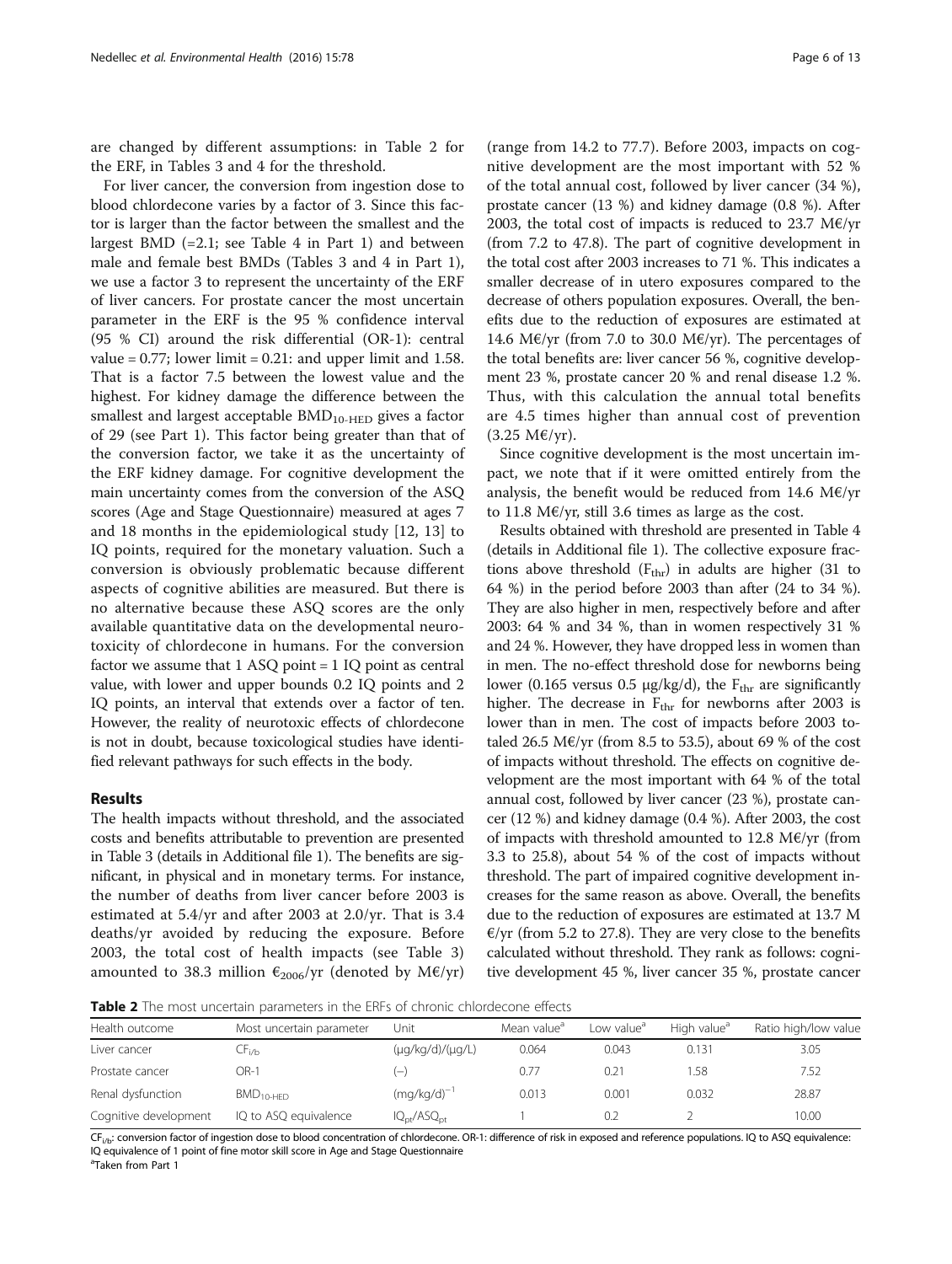<span id="page-6-0"></span>

|                                                                                     | Table 3 Health impacts, annual costs and benefits from reducing chlordecone exposures in Guadeloupe (Without threshold)                                                                                             |                          |                                   |         |                           |                                             |                                 |                              |                               |
|-------------------------------------------------------------------------------------|---------------------------------------------------------------------------------------------------------------------------------------------------------------------------------------------------------------------|--------------------------|-----------------------------------|---------|---------------------------|---------------------------------------------|---------------------------------|------------------------------|-------------------------------|
| Health outcome                                                                      | Main source of variation                                                                                                                                                                                            | Population at risk       | Period of exposure<br>measurement | C       | (mean estimate)<br>Impact | $\text{\sf Cl}$ low $(\text{\sf f}_{2006})$ | $Cl$ mean ( $\epsilon_{2006}$ ) | Cl high (€ <sub>2006</sub> ) | (mean estimate)<br>Proportion |
| Liver cancer                                                                        | Conversion from ingestion                                                                                                                                                                                           | $\overline{\overline{}}$ | < 2003                            | 436 968 | 54                        | 8821000                                     | 13 129 000                      | 26874000                     | 34 %                          |
|                                                                                     | dose to blood chlordecone                                                                                                                                                                                           |                          | 22003                             | 458 465 | 2.0                       | 3 274 000                                   | 4873000                         | 9974000                      | 21 %                          |
|                                                                                     |                                                                                                                                                                                                                     |                          | Annual benefit                    |         | $-3.4$                    | 5 547 000                                   | 8 256 000                       | 16900000                     | 56%                           |
| Prostate cancer                                                                     | IC <sub>95%</sub> of RR                                                                                                                                                                                             | Men > 44 years           | < 2003                            | 72566   | 2.8                       | 1 405 000                                   | 5 152 000                       | 10572000                     | 13%                           |
|                                                                                     |                                                                                                                                                                                                                     |                          | 22003                             | P6049   | $\supseteq$               | 490 000                                     | 1797000                         | 3 687 000                    | 8%                            |
|                                                                                     |                                                                                                                                                                                                                     |                          | Annual benefit                    |         | $-1.8$                    | 915000                                      | 3 3 5 000                       | 6885000                      | 23 %                          |
| Renal dysfunction                                                                   | BMD <sub>10</sub> -HED                                                                                                                                                                                              | Women                    | $<$ 2003                          | 227 417 | 0.10                      | 27000                                       | 308 000                         | 769 000                      | 0.80 %                        |
|                                                                                     |                                                                                                                                                                                                                     |                          | $\geq$ 2003                       | 239 470 | 0.04                      | 11000                                       | 128 000                         | 320 000                      | 0.54%                         |
|                                                                                     |                                                                                                                                                                                                                     |                          | Annual benefit                    |         | $-0.06$                   | 16000                                       | 180 000                         | 449000                       | 1.23%                         |
| Cognitive development                                                               | Equivalence between QI                                                                                                                                                                                              | Male new born            | $<$ 2003                          | 3747    | 1 173                     | 3 949 000                                   | 19 745 000                      | 39489000                     | 52%                           |
|                                                                                     | point and ASQ point                                                                                                                                                                                                 |                          | 22003                             | 3929    | 1003                      | 3 377 000                                   | 16 887 000                      | 33 773 000                   | 71%                           |
|                                                                                     |                                                                                                                                                                                                                     |                          | Annual benefit                    |         | $-168$                    | 572000                                      | 2858000                         | 5716000                      | 20%                           |
| Total                                                                               |                                                                                                                                                                                                                     |                          | < 2003                            |         |                           | 14 202 000                                  | 38 334 000                      | 77 704 000                   | 100%                          |
|                                                                                     |                                                                                                                                                                                                                     |                          | 22003                             |         |                           | 7 152 000                                   | 23 685 000                      | 47 754 000                   | 100 %                         |
|                                                                                     |                                                                                                                                                                                                                     |                          | Annual benefit                    |         |                           | 7 050 000                                   | 14 649 000                      | 29 950 000                   | 100%                          |
| S ICI * * > I * * > I < # C = I = { + t ( ) = L = { + t ( ) = L = L = L = L = L = L | n = population, 2002 census data for the first period of time and 2006 census data for second period. Impacts are expressed in number of death, except for cognitive development where the impacts are expressed in |                          |                                   |         |                           |                                             |                                 |                              |                               |

QI point lost. CI = Cost of Impacts (= DALY \* VOLY)<br>Impact is the number of cases (Eq.3), except IQ points for Cognitive development Impact is the number of cases (Eq.3), except IQ points for Cognitive development QI point lost.  $CI = Cost$  of Impacts  $(= DALY * VOLY)$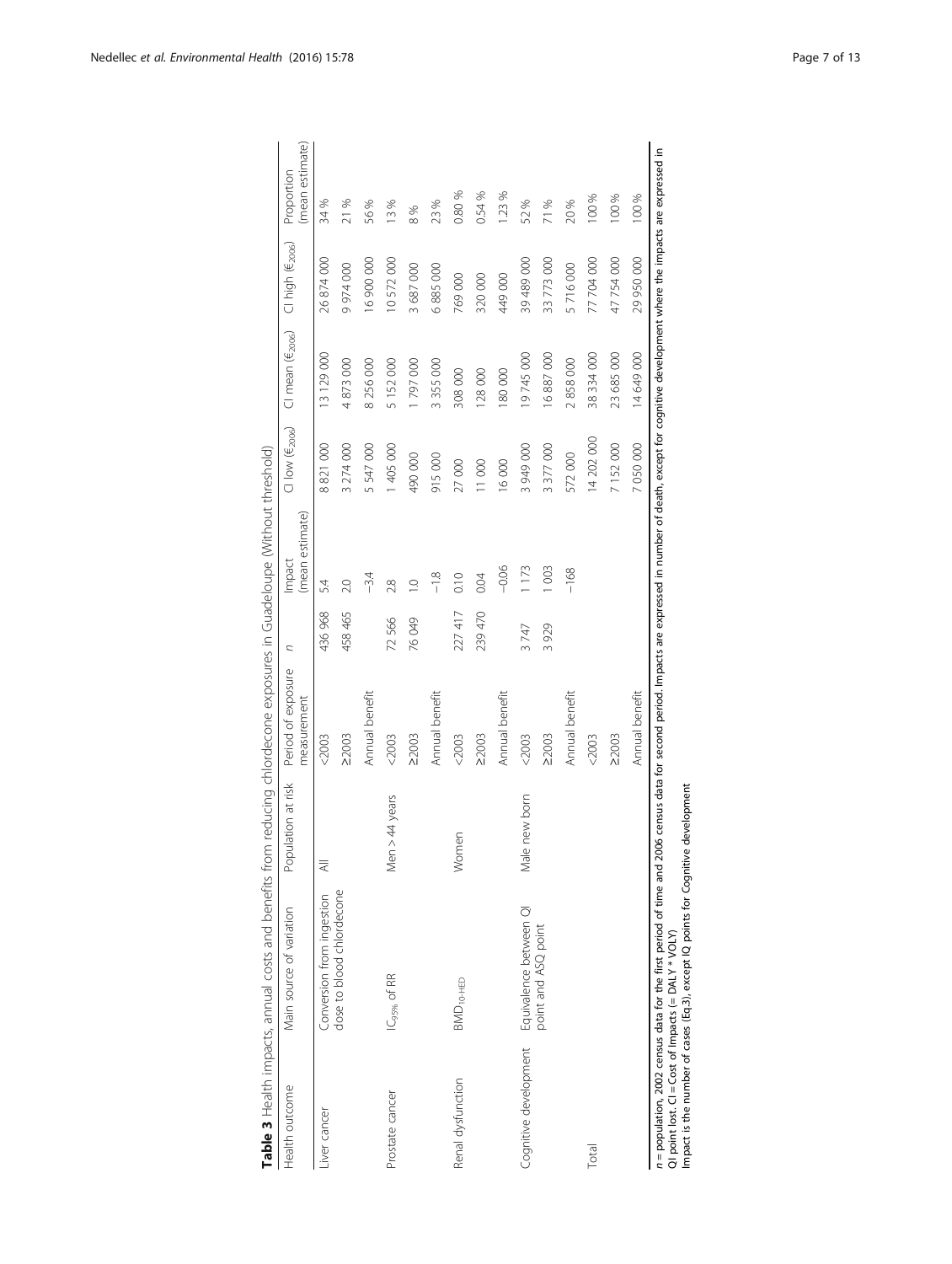|                       | Table 4 Health impacts, annual costs and benefits from reducing chlordecone exposures in Guadeloupe (With threshold)                                                                                                                                                                                                                                                                                                                     |                    |                                   |         |          |                  |                              |                               |                              |                               |
|-----------------------|------------------------------------------------------------------------------------------------------------------------------------------------------------------------------------------------------------------------------------------------------------------------------------------------------------------------------------------------------------------------------------------------------------------------------------------|--------------------|-----------------------------------|---------|----------|------------------|------------------------------|-------------------------------|------------------------------|-------------------------------|
| Health outcome        | Main source of variation                                                                                                                                                                                                                                                                                                                                                                                                                 | Population at risk | Period of exposure<br>measurement | C       | ᅾ        | Impact           | $Cl$ low $(\epsilon_{2006})$ | $Cl$ mean $(\epsilon_{2006})$ | Cl high (€ <sub>2006</sub> ) | (mean estimate)<br>Proportion |
| Liver cancer          | Conversion from ingestion                                                                                                                                                                                                                                                                                                                                                                                                                | ₹                  | < 2003                            | 436 968 | S,<br>47 | 2.5              | 4 174 000                    | 6 213 000                     | 12 717 000                   | 23 %                          |
|                       | dose to blood chlordecone                                                                                                                                                                                                                                                                                                                                                                                                                |                    | 22003                             | 458 465 | 29%      | $\frac{6}{1}$    | 951 000                      | 415 000                       | 2896000                      | 11%                           |
|                       |                                                                                                                                                                                                                                                                                                                                                                                                                                          |                    | Annual benefit                    |         |          | $-2.0$           | 3 223 000                    | 4798000                       | 9821000                      | 35%                           |
| Prostate cancer       | IC <sub>95%</sub> of RR                                                                                                                                                                                                                                                                                                                                                                                                                  | Men $>44$ years    | $<$ 2003                          | 72566   | 64 %     | $\infty$         | 896000                       | 3 286 000                     | 6742000                      | 12%                           |
|                       |                                                                                                                                                                                                                                                                                                                                                                                                                                          |                    | 22003                             | 76 049  | 34%      | $0.\overline{3}$ | 166000                       | 610000                        | 1 251 000                    | 5 %                           |
|                       |                                                                                                                                                                                                                                                                                                                                                                                                                                          |                    | Annual benefit                    |         |          | $-1.5$           | 730000                       | 2 676 000                     | 5491000                      | 20%                           |
| Renal dysfunction     | BMD <sub>10-HED</sub>                                                                                                                                                                                                                                                                                                                                                                                                                    | Women              | $<$ 2003                          | 227 417 | 31%      | 0.033            | 8000                         | 95000                         | 237 000                      | 0.36%                         |
|                       |                                                                                                                                                                                                                                                                                                                                                                                                                                          |                    | 22003                             | 239470  | 24%      | 0.011            | 3000                         | 31000                         | 77 000                       | 0.24%                         |
|                       |                                                                                                                                                                                                                                                                                                                                                                                                                                          |                    | Annual benefit                    |         |          | $-0.022$         | 5 000                        | 64000                         | 160000                       | 0.47%                         |
| Cognitive development | Equivalence between QI                                                                                                                                                                                                                                                                                                                                                                                                                   | le new born<br>ξ   | $<$ 2003                          | 3747    | S,<br>86 | 005.1            | 3 384 000                    | 16 922 000                    | 33 844 000                   | 64%                           |
|                       | point and ASQ point                                                                                                                                                                                                                                                                                                                                                                                                                      |                    | 22003                             | 3929    | S,<br>8  | 652.4            | 2 155 000                    | 10779000                      | 557000<br>$\overline{21}$    | 84%                           |
|                       |                                                                                                                                                                                                                                                                                                                                                                                                                                          |                    | Annual benefit                    |         |          | $-352.7$         | 1 229 000                    | 6 143 000                     | 12 287 000                   | 45%                           |
| Total                 |                                                                                                                                                                                                                                                                                                                                                                                                                                          |                    | $<$ 2003                          |         |          |                  | 8 462 000                    | 26516000                      | 53 540 000                   | 100 %                         |
|                       |                                                                                                                                                                                                                                                                                                                                                                                                                                          |                    | 22003                             |         |          |                  | 3 275 000                    | 12835000                      | 25 781 000                   | 100 %                         |
|                       |                                                                                                                                                                                                                                                                                                                                                                                                                                          |                    | Annual benefit                    |         |          |                  | 5 187 000                    | 13 681 000                    | 27 759 000                   | 100 %                         |
|                       | n = population, 2002 census data for the first period of time and 2006 census data for second period. Fthr = fraction of collective exposure above threshold (for adults threshold = 0.5 µg/kg/d; for pregnant woman and<br>effect on child development (cognitive) = 0.165 µg/kg/d). Impacts are expressed as number of deaths (mean estimate), except for cognitive development where the impacts are expressed in IQ point lost (mean |                    |                                   |         |          |                  |                              |                               |                              |                               |

estmate).  $CI = Cost$  of Impacts  $(= DAY * VOLY)$ <br>Impact is the number of cases (Eq. 3), except IQ points for Cognitive development Impact is the number of cases (Eq. [3](#page-2-0)), except IQ points for Cognitive development estimate).  $Cl = Cost$  of Impacts  $(= DALY * VOLY)$ 

<span id="page-7-0"></span>Nedellec et al. Environmental Health (2016) 15:78 Page 8 of 13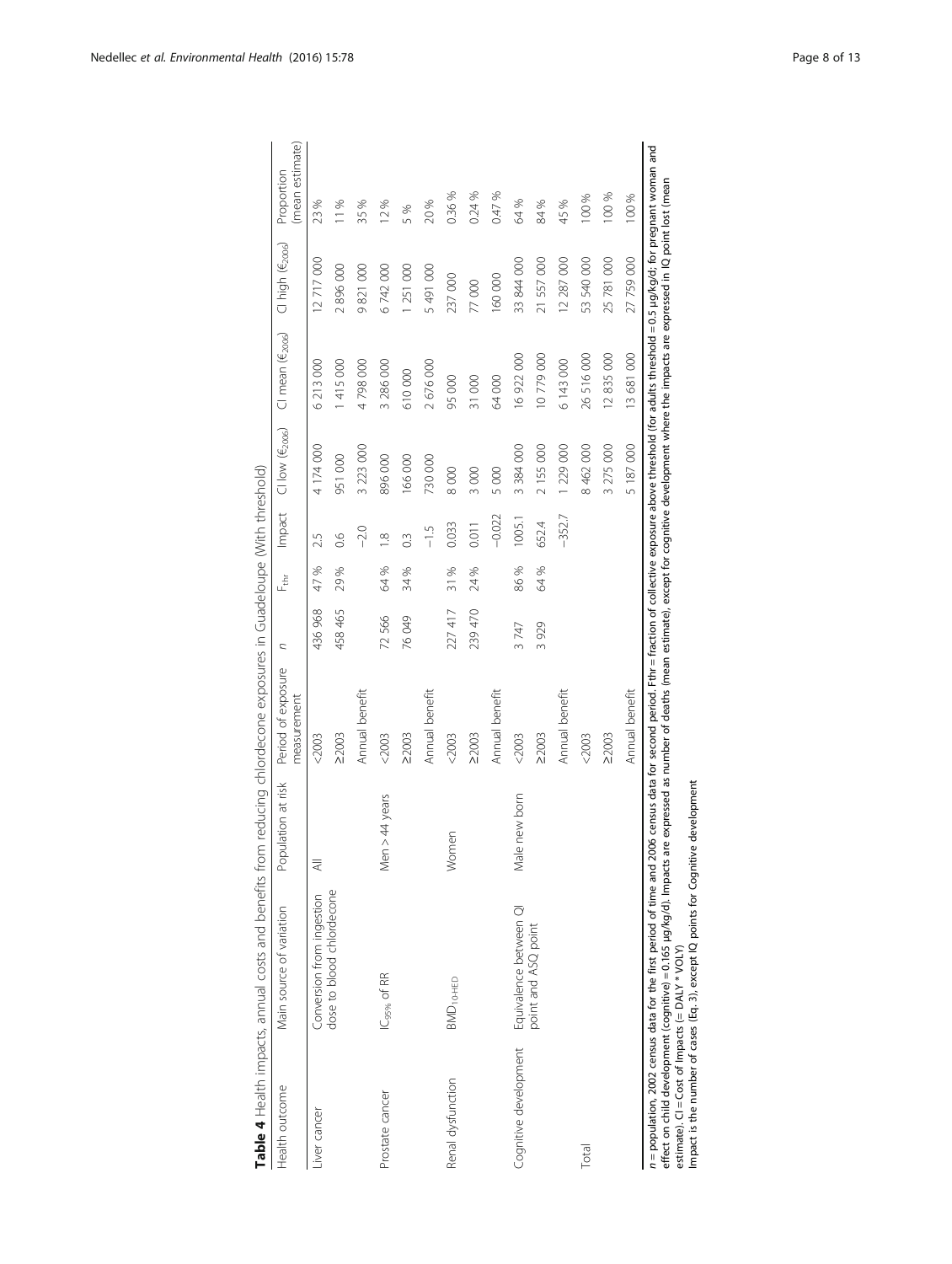20 % and renal disease 0.5 %. Thus, the annual total benefit estimated with a threshold dose is 4.2 times higher than the annual cost of prevention (3.25 M€/yr).

#### **Discussion**

We have implemented the recommendations of the Silver Book of the National Research Council of the USA [[21](#page-11-0)] and obtained exposure-response functions that make it possible to quantify the health risks of chlordecone, both carcinogenic and non-carcinogenic. We have calculated the cost of these health impacts using the methods of environmental economics, with specific monetary values recommended by Pichery [\[38\]](#page-11-0) and Quinet [\[25\]](#page-11-0). We have calculated these costs before and after the implementation of the exposure reduction program. Thus we have been able to compare the benefit of this program with its cost (as reported in [\[40\]](#page-12-0)). We find that the exposure reduction program is very well justified, whether or not one includes a no-effect threshold. The benefit is at least four times larger than the cost: the program appears well justified.

The methodology is general and can be used for other environmental pollutants.

One may, however, wonder if the uncertainties could invalidate the conclusion. There are two kinds of uncertainty, one related to measurement error and one related to lack of knowledge. The uncertainties of all the variables and assumptions in our model combine to determine the uncertainty of the results. A rigorous analysis would require Monte Carlo calculations, see for instance Chapter 11 of Rabl 2014 [[30](#page-11-0)]. Here we opted for a much simpler approach, taking into account only the factor that is the most uncertain in the ERF: the OR for risk of prostate cancer, the ingestion dose to blood chlordecone  $(CF_{i/b})$ conversion factor for liver cancer, the  $BMD_{10-HED}$  for kidney damage, and finally the equivalence between IQ points and ASQ points for impaired cognitive development (see Table [2](#page-5-0)). We also consider that the measurement errors are smaller and included in the natural variation of the parameters. For example, the measurement error in blood chlordecone concentrations is less than 20 % (see appendix in Multigner et. al. 2010), whereas the range of measured values is a factor of 177 in the prostate cancer study (0.24 to 44.4 μg/l). Hence, this range represents very well the combination of measurement error and natural variability. The variability of exposures is taken into account by decomposition into groups corresponding to exposure quartiles. This option has been preferred to the use of a central value (average or median) with confidence interval because of the very skewed shape of the distribution of exposures. The costs are framed by low and high estimates representing the variability of the most variable parameter in the model.

To explain the uncertainties related to the lack of knowledge, recall that our main model has six parameters:

the ERF, the conversion factor of ingestion dose to blood concentration, exposures, the number of people at risk, the DALY values and the VOLY value. The alternative calculations with threshold have a further parameter: the fraction of collective exposure above the threshold  $(F_{thr})$ . Uncertainties related to ERF were discussed in the previous article (Part 1). Briefly, they contain neither safety factor nor uncertainty factor. Their points of departure (POD) are the central estimate of the risk indicators in the original studies. When multiple POD are possible, we do not choose one that will give the strongest slope, but the average POD. This makes it unlikely to overestimate risk in the range of known exposures. However, the linear extrapolation from the POD to the origin, may overestimate risk if the true shape of the dose–response relationship is sub-linear or has a no-effect threshold. The case of a potential threshold is discussed later. Concerning a sub-linear form, an overestimate is unlikely for prostate cancer because the ERF retained here derives from the most exposed group. The ERFs from the two lower exposed groups would be much higher (see Part 1 Table [1](#page-4-0)). As shown in Figure 1 of Part 1, the regression of the three ERFs is an inverted hockey stick curve, clearly supra-linear. This kind of exposure-response relationship is known in other endocrine disruptors [\[41](#page-12-0)]. Likewise we can assume that kidney damage and reduced cognitive development, two other effects of chlordecone mediated by endocrine mechanisms are in the same situation. For liver cancer the only available point of comparison is the cancer slope factor (Sf) derived by the US-EPA from the same study that we have used to derive our ERF. The US-EPA slope factor is 10 (mg:kg/g)−<sup>1</sup> , 3.7 times higher than our ERF of 2,692 (mg/kg/d)<sup>-1</sup>. This slope factor would estimate 3.7 times more risk and impacts. Hence, the uncertainty conveyed by our ERFs would imply an underestimation of the risks.

Uncertainties related to exposure estimations via blood chlordecone measurements have been described in Part 1. Briefly: the age groups of men before and after 2003 do not overlap (20–44 years before 2003 and > 44 years after 2003), and those of women are limited to the range 17–45 years. Newborn exposure data include girls and boys. The numbers of individuals are small and mostly smaller before 2003 than after. It is not possible to know in which direction these uncertainties affect the quantitative results. However the age group difference for men before and after 2003 may explain why their exposures have decreased more than for women and their children. That would imply that men younger than 44 years working outside the agricultural sector are more exposed than those over 44 years.

The population data come from INSEE, the French official census institution [\[28](#page-11-0)]. Their uncertainties are insignificant compared to the other uncertainties.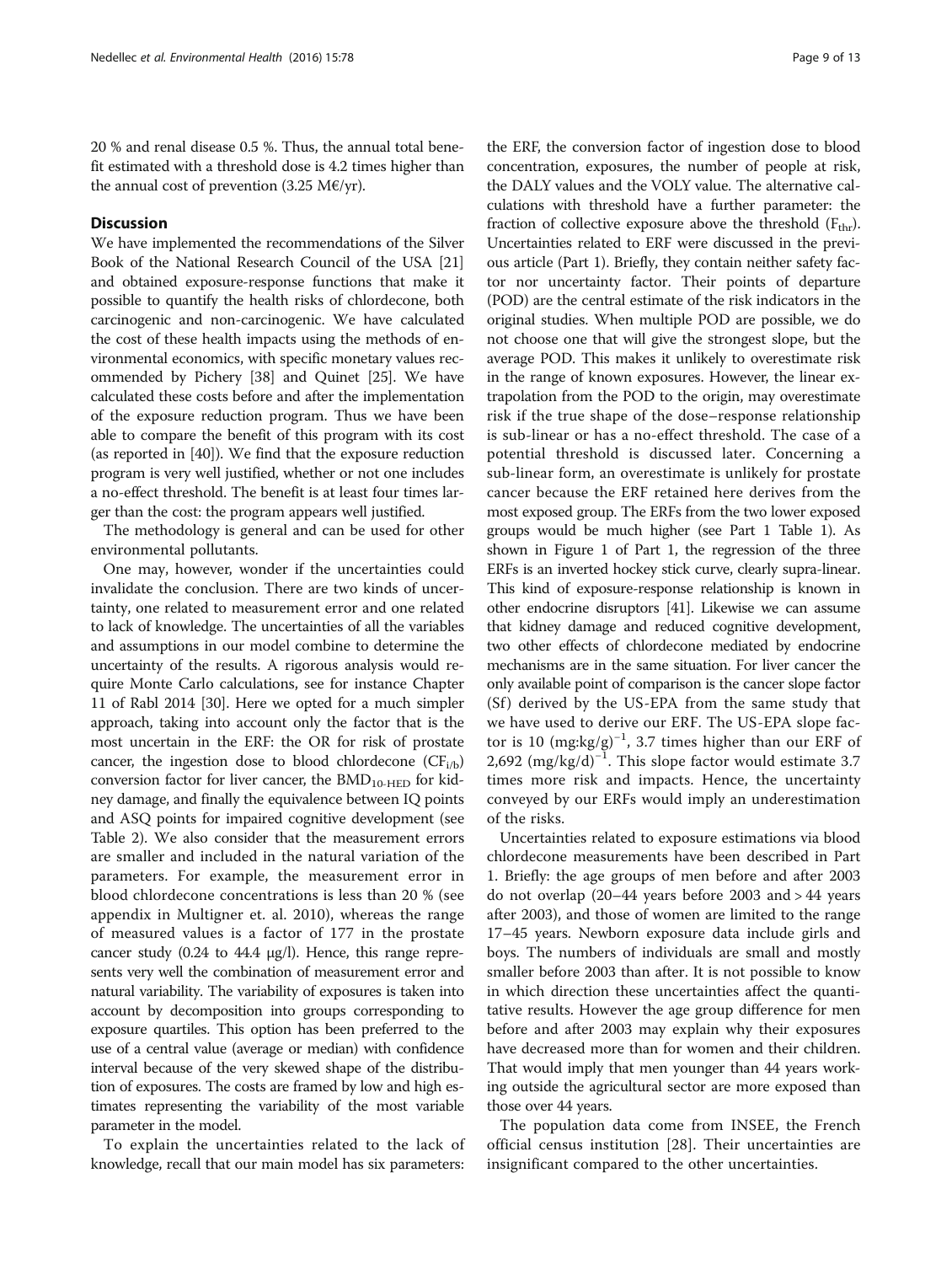In our calculation we used blood chlordecone concentrations because they seem to better reflect actual exposures of the population than ingestion doses which have been shown to be poorly correlated with blood chlordecone [\[20](#page-11-0)]. However, important work of estimating ingestion doses has been produced by the French Agency for Environmental and Health Safety [[6,](#page-11-0) [42, 43\]](#page-12-0). It would be therefore interesting to compare the results obtained with the blood chlordecone (our assessment) to results that would be obtained with the ingestion dose data by following the same procedure. Unfortunately, there are no ingestion dose data before 2005. The evaluation of benefits attributable to prevention therefore is not possible with these data. Moreover the assessment of impacts on cognitive development is not possible since by definition there is no ingestion dose in utero.

The concept of DALYs has been used since the 1990s by WHO to measure the global burden of disease. This indicator is widely recognized and used in health economic studies. The DALY/case values used here come from French statistics published by WHO [[32, 33\]](#page-11-0). It includes two components: the years of life lost because of premature death and an adjustment for the years lived with the disease. Medical expenses, loss of productivity and insurance payments are not taken into account. This has the effect of underestimating the total cost, especially in the case of prostate cancer, because the annual number of incident cases of this disease is generally greater than the annual number of deaths.

The effects of chlordecone on cognitive development yield the highest cost contribution. The ERF is 0.32 IQ points lost per μg/l of cord blood chlordecone. By comparison the ERF for mercury is 4 times higher with 1.395 IQ points lost per μg/l in cord blood mercury [[39](#page-12-0)]. The one for lead is less directly comparable since it is related to blood lead levels of children several years old, not newborns; it is 3.9 IQ points lost per ug/l for exposures between 24 and 100 μg/l [\[38\]](#page-11-0). Per μg/l in blood, chlordecone is less toxic for cognitive development than mercury and lead. In the original study on chlordecone, mercury and lead were also measured in cord blood along with other chemicals: PCB153 (polychlorinated biphenyl congener 153), p, p-DDE (dichlorodiphenyl Dichloroethylene) and DHA (docosahexaenoic acid). If mercury and lead had been found to be correlated with ASQ score for fine motor skills, it would have yielded a direct link between that score and IQ points. But with the exception of PCB153 and chlordecone none of these chemicals was correlated with the ASQ score for fine motor skills (with a p <0.2) [\[13\]](#page-11-0). Even though this may raise doubts about the equivalence between IQ point at 7 years and fine motor skills measured at 18 months by the ASQ score, a lack of such correlation for lead and mercury does not imply that chlordecone will not be correlated with IQ score at 7 years. Its low-dose toxicity for the nervous system has been shown by mechanistic studies (see Part 1). Today this uncertainty is difficult to reduce. Our assessment uses the available and relevant data and our results should be updated when new knowledge emerges.

The estimated fraction of collective exposure is uncertain because the means and standard deviations of blood chlordecone concentrations were not published in the original articles (except Multigner 2006). We used the weighted average of values of each exposure groups defined for each population category (see Part 1, Table 7). For example, the average blood chlordecone concentration for men 20–45 years before 2003 obtained by our weighted average is 7.1 μg/l. This value is close to the geometric mean published by the authors 8.4 μg/l  $[14]$  $[14]$ , the only comparison point available. Standard deviations are determined by successive iterations to fit a log normal distribution to the values of known exposure quartiles. Only the use of original individual data would have reduced this uncertainty, but unfortunately they are not accessible. However, the impacts and costs with threshold are not very different from those without threshold, and the gains resulting from preventive actions are almost the same. This can be explained by the fact that the  $F_{thr}$  of newborns is much higher than the women's  $F_{thr}$  because the threshold for newborns is lower, together with the very high cost contribution of cognitive development. Overall, the inclusion of a no-effect threshold reduces the costs of the health impacts by a factor 0.7 before and by a factor 0.54 after the intervention. These results seem specific to the particular distribution of measured blood chlordecone concentrations. Before 2003 over 50 % of the impacts are in the most exposed group (Group 5) regardless of the effect considered (see Additional file [1](#page-10-0) tables A to J). This proportion rises to over 80 % of impacts after 2003.

The costs of the exposure reduction program come from the balance sheet of the 1st Chlordecone Plan during the period 2008–2010 [[40\]](#page-12-0). We do not have data for 2003–2008, and we considered that the annual expenses were the same as for 2008–2010, with adjustment for inflation. Nevertheless, these costs are probably underestimated because, for example, the work of the civil service and local authorities dealing with this problem is not included.

Our comparison of costs and benefits indicates that the health benefits far outweigh the costs of the prevention program, whether evaluated with or without threshold. Kidney damage accounts for only 0.5 to 1 % of total health benefits and excluding it would not significantly change the conclusion. The same holds for cognitive development impacts: they account only for around 20 % of the total benefits due to the prevention program, and omitting them would not make the benefits smaller than the cost.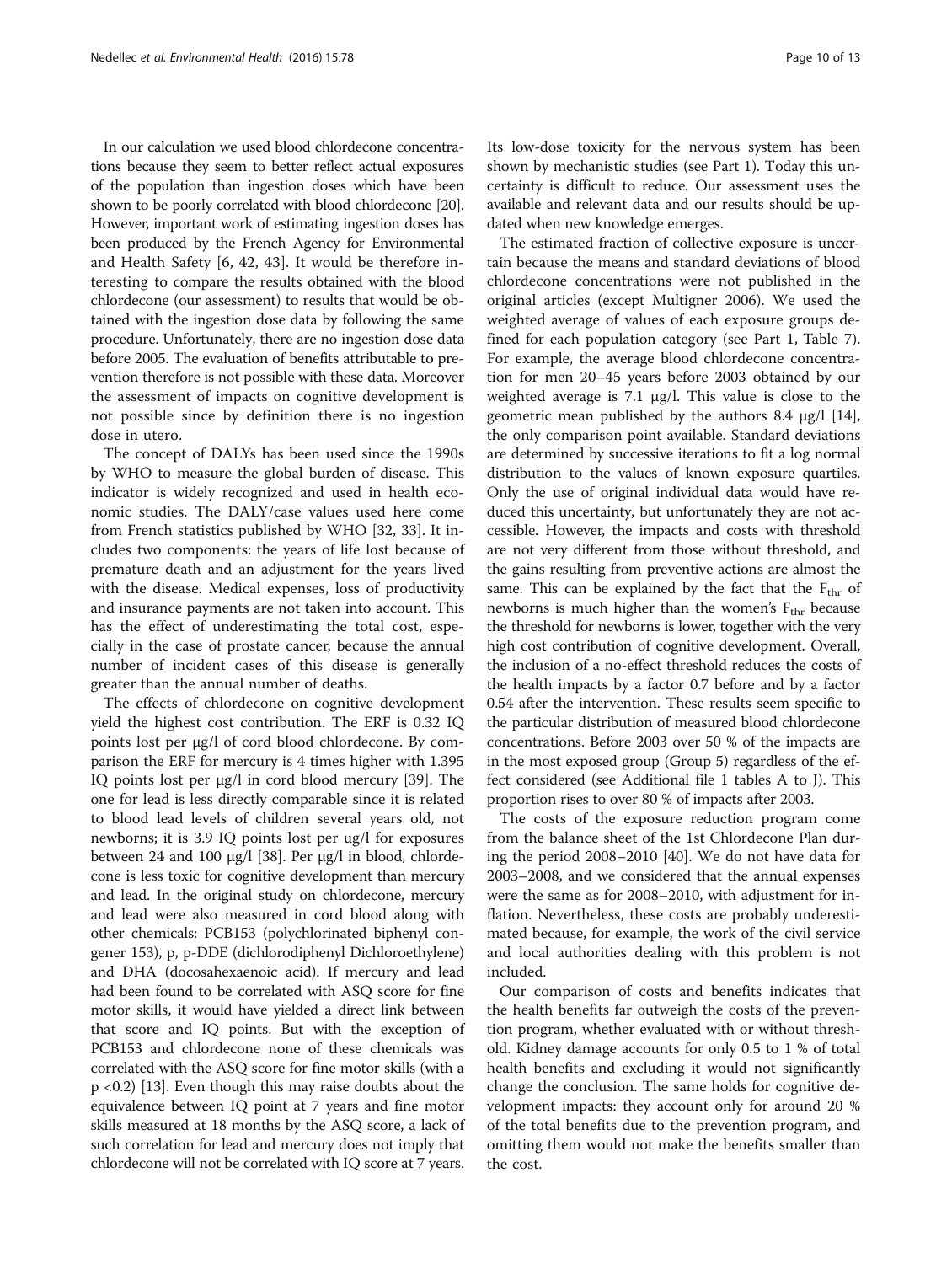<span id="page-10-0"></span>Not all prevention actions have the same efficacy, and it would be desirable to know the costs and benefits of individual actions. Unfortunately there are no data for that; the program can only be evaluated as a package.

#### Conclusion

This work presents a double originality. This is the first quantitative health risk assessment with low dose exposure-response functions derived for a non-mutagenic chemical, an approach increasingly recommended for endocrine disrupters. It is also the first work to monetize health impacts of chlordecone. Our approach provides valuable information for public health decision making. Its flexibility allows comparing basic assumptions such as the existence of a no-effect threshold. It also allows a comparison of the cost of preventive actions with the corresponding health benefits. Finally the results facilitate the prioritization of health safety actions. For example, according to our results, pregnant women should be targeted by preventive actions because of the high social cost of development impairment and also because exposures of mothers and newborns are lowered less rapidly than others. Our quantitative approach is generally recommended for environmental factors to which populations are already exposed.

Actions for reducing chlordecone exposure in Guadeloupe seem effective and appear justified by their benefits, whether or not one assumes a no-effect threshold. The persistence of chlordecone in soil calls for continuing these actions in the long term. Determining the level of expenditures for the optimal reduction of exposures would necessitate more detailed assessments than we have presented. As a first approximation, maintaining the commitments of the first Chlordecone Plan appears to be a good policy to prevent exposures from rising again to levels existing before 2003. Repetitive monitoring of blood chlordecone concentrations in a representative population sample would be very useful for the management and assessment of these actions. The monitoring of food should be maintained in order to keep contaminated food out of distribution channels, but the utility of such data (ingestion dose) for risk assessment is doubtful in the case of chlordecone.

Epidemiological surveys would be needed to study the role of chlordecone in effects that have not been taken into account here for lack of knowledge about exposureresponse relationships (neurotoxicity, autoimmune diseases, and other developmental effects). Toxicological knowledge available about chlordecone is old and mainly limited to acute effects. It would be useful to provide mechanistic studies on these "orphan" effects before implementing epidemiological studies. Finally, an extended follow-up of children in the TIMOUN cohort would allow reducing the uncertainty about the effect of chlordecone on cognitive development.

When making an assessment for environmental factors to which populations are already exposed, focusing only on the so called « critical effect » of a chemical can dramatically underestimate the total impacts and health costs. Another source of strong underestimation is the use of average values instead of detailed exposure distributions. The quantitative approach that we propose for non-genotoxic effects allows to avoid these biases.

### Additional file

[Additional file 1:](dx.doi.org/10.1186/s12940-016-0159-3) Table A: Annual impacts and costs of liver cancer in Men exposed to chlordecone in Guadeloupe before 2003. Table B: Annual impacts and costs of liver cancer in Men exposed to chlordecone in Guadeloupe after 2003. Table C: Annual impacts and costs of liver cancer in Women exposed to chlordecone in Guadeloupe before 2003. Table D: Annual impacts and costs of liver cancer in Women exposed to chlordecone in Guadeloupe after 2003. Table E: Annual impacts and costs of prostate cancer in Men > 44 y exposed to chlordecone in Guadeloupe before 2003. Table F: Annual impacts and costs of prostate cancer in Men > 44 y exposed to chlordecone in Guadeloupe after 2003. Table G: Annual impacts and costs of renal dysfunction in Women exposed to chlordecone in Guadeloupe before 2003. Table H: Annual impacts and costs of renal dysfunction in Women exposed to chlordecone in Guadeloupe after 2003. Table I: Annual impacts and costs of cognitive development in boys born to Women exposed to chlordecone in Guadeloupe before 2003. Table J: Annual impacts and costs of cognitive development in boys born to Women exposed to chlordecone in Guadeloupe after 2003. (DOCX 122 kb)

#### Abbreviations

ASQ, Age and stage questionnaire; BMD, Benchmark dose; BMD<sub>10</sub>, Benchmark dose for a 10 % excess risk; BMD<sub>HED</sub>, Benchmark dose expressed as Human Equivalent Dose; CF, Conversion Factor; DALY, Disability-Adjusted Life Years; DL, (analytical) Limit of Detection; ERF, Exposure-Response Function; F<sub>thr</sub>, cumulative fraction of exposure above the threshold; INSEE, Institut National de la Statistique et des Etudes Economiques (National Institute for Statistical and Economic studies); IQ, intelligence quotient; M€, million euros; MOA, Mode of action; OECD, Organization for Economic Cooperation and Development; OR, odds ratio; P25, P50, Px, Percentile 25, percentile 50, Percentile x; POD, point of departure; RfD, reference dose; RR, Relative risk; SLE, Systemic Lupus Erythematosus; US-EPA, United State Environmental Protection Agency; VOLY, Value Of Life Year; WHO, World Health Organization

#### Acknowledgements

This work was funded by grants from the French Ministry in charge of the environmental protection (Grant number: 11-MRES-PNRPE-3CVS-029) through the "Programme National de Recherche sur les Perturbateurs Endocriniens".

#### Funding

This work was done during the BAREPE project funded by grant from the French Ministry in charge of the environmental protection (Grant number: 11-MRES-PNRPE-3CVS-029) through the "Programme National de Recherche sur les Perturbateurs Endocriniens" PNRPE (The National Research Programme on Endocrine Disruptors).

The funding body has had no role in the design of the study and collection, analysis, and interpretation of data and in writing the manuscript.

#### Availability of data and materials

Because our work is entirely based on published data and information, the data sets supporting the conclusions of this paper are available either in the text, the tables and the additional files or in the original studies from which we have extracted results. The references of originals studies are given in the text. Contact with Vincent Nedellec, the corresponding author, is encouraged for any inquiries. (vincent.nedellec3@gmail.com).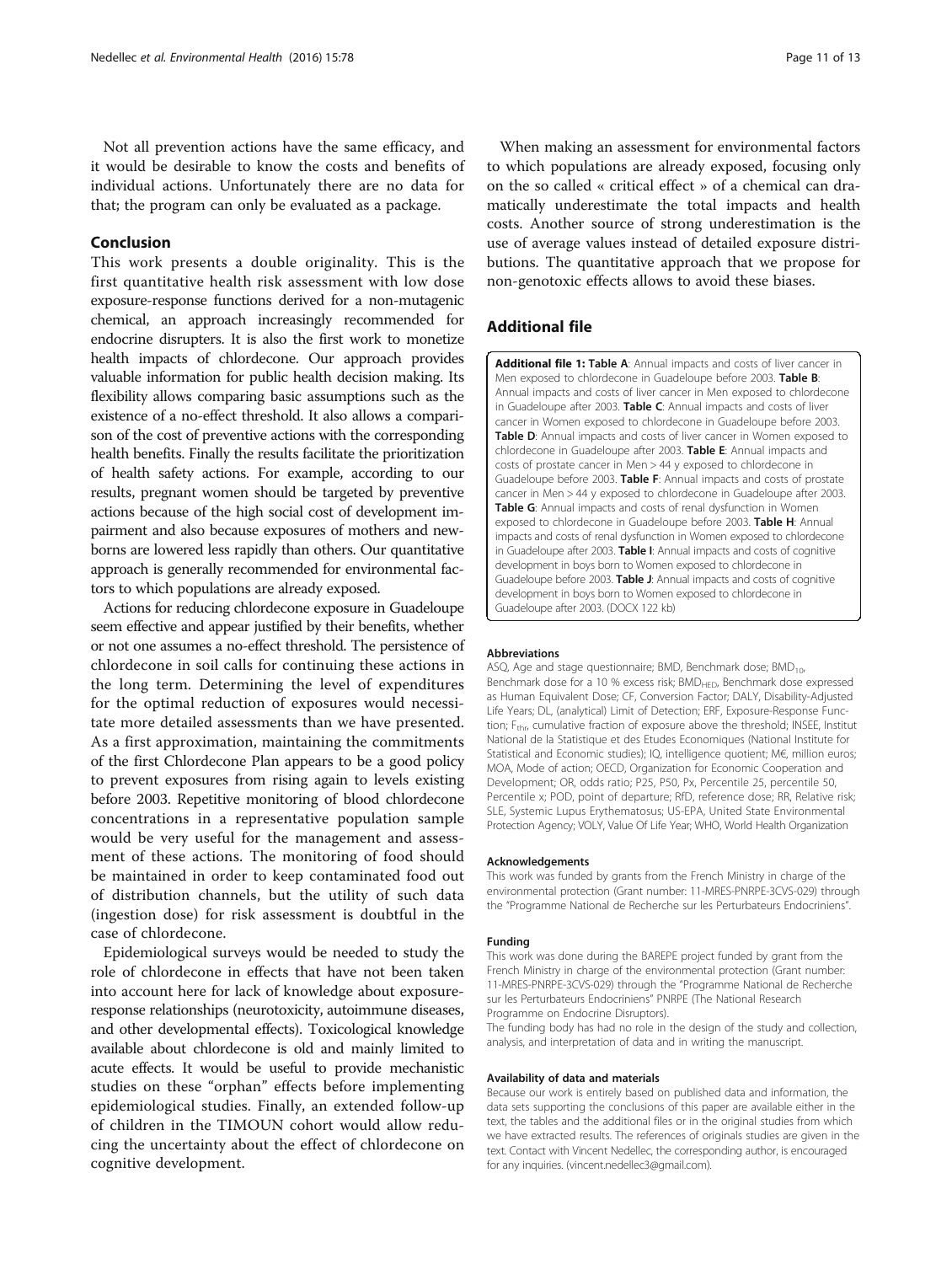#### <span id="page-11-0"></span>Authors' contributions

VN was responsible for bibliographical research, data extraction and modeling, developing the methodological framework for quantitative assessment and producing all quantitative results. WD supervised development of the methodological framework and modeling aspects. AR participated in the development of the methodological framework and oversaw the monetization of health impacts. VN wrote the articles, WD and AR reviewed corrected and amended texts. All authors read and approved the final manuscript.

#### Competing interests

The authors have no competing interests.

#### Consent for publication

Not applicable.

#### Ethics Approval and Consent to Participate

Not applicable.

#### Author details

<sup>1</sup>Director of Vincent Nedellec Conseil, 23, rue André Masséna-83000, Toulon, France. <sup>2</sup>Retired from Ecole des Mines/ARMINES, Paris, Consultant on Environmental Impacts, 6 av. Faidherbe, 91440 Bures sur Yvette, France. <sup>3</sup>Conservatoire National des Arts et Métiers (CNAM), Laboratoire MESuRS (Modélisation, épidémiologie et surveillance des risques sanitaires EA 4628), 292, rue Saint Martin–75141, Paris cedex 03, France.

#### Received: 28 December 2015 Accepted: 30 June 2016 Published online: 19 July 2016

#### References

- 1. DGS. Plan d'action chlordécone en Martinique et en Guadeloupe 2008–2010. Paris: Direction Générale de la Santé; 2008.
- 2. DGS. Plan d'action chlordécone en Guadeloupe et en Martinique 2008–2010. Bilan par action 2010. Paris: Direction Générale de la Santé; 2011.
- 3. DGS. Plan d'action contre la pollution par la chlordécone en Guadeloupe et en Martinique 2011–2013. Paris: Direction Générale de la Santé; 2011.
- 4. InVS. Impact sanitaire de l'utilisation du chlordécone aux Antilles françaises Recommandations pour les recherches et les actions de santé publique. Saint Maurice: InVS, INSERM; 2009.
- 5. Godard E, Guldner L. Évaluation et gestion du risque alimentaire associé au chlordécone pour les populations de Guadeloupe et de Martinique. BEH. Numéro thématique–Chlordécone aux Antilles : bilan actualisé des risques sanitaires. 2011;3-4-5:34–6.
- 6. AFSSA. Actualisation de l'exposition alimentaire au chlordécone de la population antillaise. Evaluation de l'impact de mesures de maîtrise des risques. final. Maisons-Alfort: Agence Française de Sécurité Sanitaire des Aliments; 2007.
- 7. Larson PS, Egle Jr JL, Hennigar GR, Lane RW, Borzelleca JF. Acute, subchronic, and chronic toxicity of chlordecone. Toxicol Appl Pharmacol. 1979;48(1):29–41.
- Guzelian PS. Comparative toxicology of chlordecone (Kepone) in humans and experimental animals. Annu Rev Pharmacol Toxicol. 1982;22:89–113. doi:[10.1146/annurev.pa.22.040182.000513.](http://dx.doi.org/10.1146/annurev.pa.22.040182.000513)
- Guzelian PS. The clinical toxicology of chlordecone as an example of toxicological risk assessment for man. Toxicol Lett. 1992;64–65:589–96.
- 10. Sobel ES, Wang F, Butfiloski E, Croker B, Roberts SM. Comparison of chlordecone effects on autoimmunity in (NZBxNZW) F(1) and BALB/c mice. Toxicology. 2006;218(2–3):81–9. Epub 2005 Nov 22.
- 11. Multigner L, Ndong JR, Giusti A, Romana M, Delacroix-Maillard H, Cordier S, et al. Chlordecone exposure and risk of prostate cancer. J Clin Oncol. 2010;28(21):3457–62. Epub 2010 Jun 21.
- 12. Dallaire R, Muckle G, Rouget F, Kadhel P, Bataille H, Guldner L, et al. Cognitive, visual, and motor development of 7-month-old Guadeloupean infants exposed to chlordecone. Environ Res. 2012;118: 79–85. doi[:10.1016/j.envres.2012.07.006](http://dx.doi.org/10.1016/j.envres.2012.07.006).
- 13. Boucher O, Simard MN, Muckle G, Rouget F, Kadhel P, Bataille H, et al. Exposure to an organochlorine pesticide (chlordecone) and development of 18-month-old infants. Neurotoxicology. 2013;35C:162–8. doi:[10.1016/j.neuro.2013.01.007.](http://dx.doi.org/10.1016/j.neuro.2013.01.007)
- 14. Multigner L, Kadhel P, Huc-Terki F, Thome JP, Janky E, Auger J. Exposure to Chlordecone and Male Fertility in Guadeloupe (French West Indies). Epidemiology. 2006;17(6):S372.
- 15. Multigner L, Kadhel P, Pascal M, Huc-Terki F, Kercret H, Massart C, et al. Parallel assessment of male reproductive function in workers and wild rats exposed to pesticides in banana plantations in Guadeloupe. Environmental health: a global access science source. 2008;7:40. doi:[10.1186/1476-069x-7-40](http://dx.doi.org/10.1186/1476-069x-7-40).
- 16. Emeville E, Giton F, Giusti A, Oliva A, Fiet J, Thome JP, et al. Persistent organochlorine pollutants with endocrine activity and blood steroid hormone levels in middle-aged men. PLoS ONE. 2013;8(6), e66460. doi[:10.1371/journal.pone.0066460.](http://dx.doi.org/10.1371/journal.pone.0066460)
- 17. ATSDR. Toxicological profile for mirex and chlordecone. Washington: Agency for Toxic Substances and Disease Registry. US Departement of Health and Human Services; 1995.
- 18. US-EPA. Toxicological review of chlordecone (Kepone). Washington: United States Environnemental Agency; 2009.
- 19. NCI. report on carcinogenesis bioassay of technical grade chlordecone (Kepone) CAS No. 143-50-0: U.S. Departement of health, education and welfare, Public Health Service, National Institut of Health. 1976.
- 20. Guldner L, Multigner L, Heraud F, Monfort C, Thome JP, Giusti A, et al. Pesticide exposure of pregnant women in Guadeloupe: ability of a food frequency questionnaire to estimate blood concentration of chlordecone. Environ Res. 2010;110(2):146–51.
- 21. NRC. Science and decisions. Advancing Risk Assessment. Washington: The National Academies Press; 2009.
- 22. Institute of Medicine. Cost of Environmental-Related Health Effects: A Plan for Continuing Study. Washington, DC: The National Academies Press; 1981.
- 23. ExternE. Externalities of Energy. Methodology 2005 Update. Luxembourg: Office for Official Publications of the European Communities.: the European Commission, Directorate-General for Research, Sustainable Energy Systems. 2005.
- 24. NRC. Hidden Costs of Energy. Unpriced Consequences of Energy Production and Use. Washington: National Research Council of the National Academies; 2010.
- 25. Quinet E. L'évaluation socioéconomique des investissements publics. Tome 1, rapport final. (Socio-economic evaluation of public investments). Paris: Commissariat Général à la stratégie et à la prospective; 2013.
- 26. Guldner L, Seurin S, Héraud F, Multignier L. Exposition de la population antillaise au chlordécone. BEH. Numéro thématique–Chlordécone aux Antilles: bilan actualisé des risques sanitaires. 2011;3-4-5:25–8.
- 27. Joachim C, Macni J, Véronique-Baudin J, Piccotti C, Escarmant P. Epidémiologie du cancer de la prostate aux Antilles-Guyane : données des registres généraux des cancers. BVS. 2013;8–9:3–5.
- 28. INSEE. Bilan démographique de la Guadeloupe en 2005. Une natalité qui se maintient. Basse-Terre: Insee Service régional de la Guadeloupe; 2006.
- 29. Spadaro JV, Rabl A. Global health impacts and costs due to mercury emissions. Risk analysis:an official publication of the Society for Risk Analysis. 2008;28(3):603–13. doi:[10.1111/j.1539-6924.2008.01041.x](http://dx.doi.org/10.1111/j.1539-6924.2008.01041.x).
- 30. Rabl A, Spadaro JV, Holland M. How Much is Clean Air Worth? Calculating the Benefits of Pollution Control: Cambridge University Press; 2014.
- 31. Rabl A. Interpretation of air pollution mortality: number of deaths or years of life lost? J Air Waste Manage Assoc. 2003;53(1):41–50.
- 32. WHO. WHO global health estimates 2014 summary tables: DALY by cause, age and sex, 2000–2012. Geneva: Department of Health Statistics and Information Systems Whorld Health Organisation; 2014.
- 33. WHO. WHO global health estimates 2014 summary tables: Deaths by cause, age and sex, 2000–2012. Geneva: Department of Health Statistics and Information Systems Whorld Health Organisation; 2014.
- 34. WHO. WHO methods and data sources for global burden of diseases estimates 2000–2011. Geneva: Department of Health Statistics and Information Systems Whorld Health Organisation; 2013.
- 35. OECD. Cost-Benefit Analysis and the Environment. Recent developpements: Organisation for Economic Co-operation and Development. 2006.
- 36. Jokela M, Elovainio M, Singh-Manoux A, Kivimaki M. IQ, socioeconomic status, and early death: The US National Longitudinal Survey of Youth. Psychosom Med. 2009;71(3):322–8. doi:[10.1097/PSY.0b013e31819b69f6](http://dx.doi.org/10.1097/PSY.0b013e31819b69f6).
- 37. Kilgour AH, Starr JM, Whalley LJ. Associations between childhood intelligence (IQ), adult morbidity and mortality. Maturitas. 2010;65(2):98–105. doi[:10.1016/j.maturitas.2009.09.021](http://dx.doi.org/10.1016/j.maturitas.2009.09.021).
- 38. Pichery C, Bellanger M, Zmirou-Navier D, Glorennec P, Hartemann P, Grandjean P. Childhood lead exposure in France: benefit estimation and partial cost-benefit